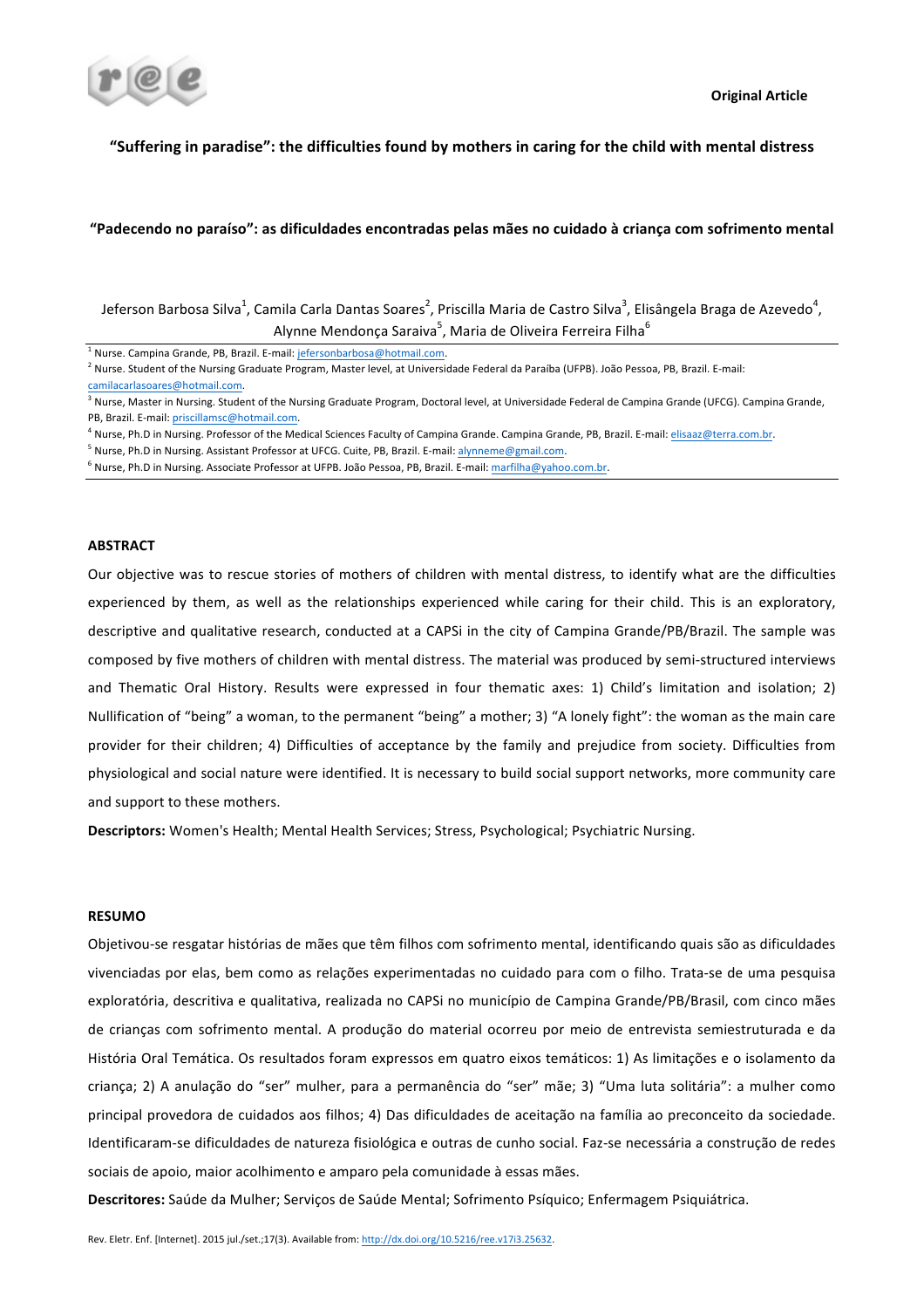## **INTRODUCTION**

The Sanitary Reform, the Psychiatric Reform and movements for Human Rights, were some historical events that converged efforts in the trial to make viable the deconstruction of a hospital-centered, stigmatizing and excluding model, and looking for a new proposal to implement community based services, oriented to care for patients with mental disorders within his own social environment, therefore guaranteeing an integral and humanized  $\text{care}^{(1)}$ .

Mental health policies in Brazil still are in construction process, being the infant mental health policies considered one of the main challenges of the Brazilian Psychiatric Reform.

Government regulations recommend mental healthcare of infant-juvenile to be developed in diverse health services, of basic attention to high complexity services, articulated to an attention network to allow social inclusion of its users $(2-3)$ .

Centers of Psychosocial Attention for children and youth (CAPSi) began to operate in 2002, under the same principles of other CAPS in the country. Those are public services of daily attention for children and adolescents with severe psychiatric impairment. Its function is to provide mental healthcare having completeness as their basis. Services are financed with SUS resources and initially planned to meet the demand of cities with 200.000 or more inhabitants $^{(3)}$ .

A child presenting a health context, in which lifelong continuous care is needed, becomes a big challenge for the family, society and also Public Health. Those children need permanent multidisciplinary services. At the same time, their caregivers also need multidisciplinary attention so that they can sustain their socio-family  $role<sup>(4)</sup>$ .

Many times, the breaking of having a "normal" child idealization can be become a situation that promotes stress to family members. Besides that, the appearance of deviant behaviors which are characteristic of psychiatric disorders, generate conflict situations with the child, worries regarding to how to dial and overcome the problem, difficulties in the child adaptation in different contexts and losses in quality of domestic interaction<sup>(5)</sup>.

When assuming the care of a sick child, feelings and emotions can emerge provoking unbalances. Generally, family structure changes, new roles, new rules and situations that often promote suffering to its members. Relationships with the external world also gets shaken, and a family re-adaptation is needed facing the limitations imposed by the disease. It comes the need to acquire stimuli to accept the situation and to help the child, also learning how to live with the disease<sup>(5)</sup>.

The appearance of mental distress and its consequences can aggravate eventual conflicts in the family's daily life and dynamic, making those people involved with the care of this child specifically, needing help to understand these and other questions; as guilt, the overload, the gloom and the social isolation, which comes after discovering a mental distress in their child.

In this caring process, attention is on the mother figure, who culturally has the role of family caregiver, and after the established diagnosis, in many cases, starts to dedicate almost integrally to the child healthcare.

Studies prove that mothers, when assuming the attention of a mental distress child, socially redefines her familiar and cultural identity trajectory. The most consistent results of these studies show strong presence of social stigma as a factor that promotes introjection of a damaged identity, discredited to this mother, creating on her a heavier psychic overload $^{(6-7)}$ .

Facing these situations, mothers of children with some mental disorder behave as true heroines, not measuring efforts to best contribute with their child's development, even if an intense sacrifice is needed in her life. It is observed that diverse difficulties faced by mothers generate a strong resilience power to re-write their own life stories in front of the radical adaptation to this new reality $^{(7)}$ .

However, few are the studies developed on this theme, which pay attention to how those characteristics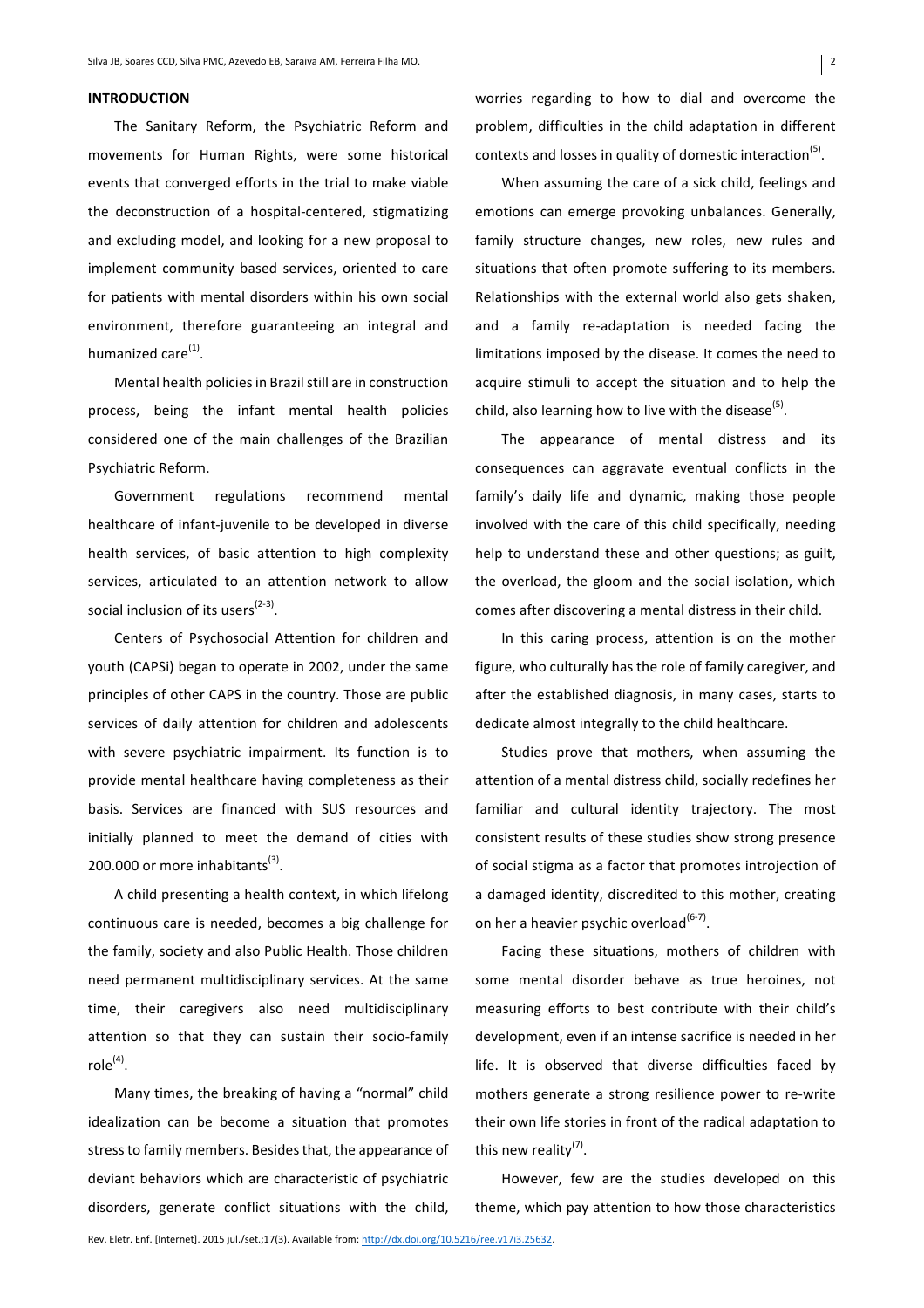of infant mental disorders can affect family trajectory. Furthermore, the knowledge of how those difficulties experienced by mothers can interfere in the emotional development of the child in mental distress is incipient<sup>(8-</sup> 9). 

Thus, it is understood that problems faced by the maternal figure regarding care of a child with mental distress, generate financial, physical, emotional overload and changes in their leisure activities and sociability, therefore, becoming directly dependent of institutional resources, of professional preparation and support $(7)$ .

In this regard, professionals of different sectors should be ready to facilitate the interaction between child and family. They should respect their peculiarities and their sociocultural needs, aiming to improve the way they face mental distress, reducing the family's and in special, the mother's overload<sup>(5)</sup>.

To hear reports of those mother's trajectories allows a better comprehension of their specificities, difficulties and achievements, enabling interventions to promote quality of life for the child and family who experience mental distress.

In this context, the present study aims to rescue through narratives the stories of mothers with mental distress children, as well as, to identify what are the difficulties and coping experienced by those women in their straight relationship of care with their children.

## **METHODS**

A qualitative exploratory study design using the Oral History as strategy to value and subsidize the qualitative universe $^{(10)}$ , configured as a report of personal experiences for individuals with relative common characteristics to significant events and facts, constituting their experience.

The infant-youth CAPS "Campinense Center of Early Intervention" was the research setting, located in the city of Campina Grande-PB. Location choice was based on this health service being presented as a reference institution for infant mental healthcare in the state of Paraíba.

Selection of collaborators was linked to colony formation, that is, a collectivity that has common objectives<sup>(11)</sup>. In this study, colony was composed by mothers with children registered at the mental health institution cited above. The network, which is a colony subdivision, was composed by mothers older than 18 years old who accepted to voluntarily participate in the study, and who took part on workshops organized by the service, with their children.

Empirical material was produced by a semi-open interview script. Interviews were scheduled and conducted in accordance with participants' availability, respecting desired time and place. Authorization to use a recorder was previously asked, and the Free and Informed Consent was signed.

The material analysis was guided by the vital tone, which are the strong expressions that came up in the stories. To identify narratives, super-heroes pseudonyms were used, chosen by collaborators.

The study was developed based on ethical aspects of research involving human beings and recommended by the resolution 466/2012 of the Brazilian National Council of Health of the Health Ministry, which addresses duties and rights of researchers and subjects. Thus, this study was submitted for appreciation of the Ethics in Research Committee of the University Hospital Alcides Carneiro, under the protocol number CAAE: 11276113.6.0000.5182.

After empirical material collection, interviews were submitted to these phases, following the Oral History method: Transcription  $-$  interviews were listened and transcribed in their literal sense, removing only repetitive words, without losing characteristics of each narrative; Textualization  $-$  in this phase, questions were removed and the text ended as narrative form; Transcreation  $-$  the text was recreated through paragraph ordination, in which some words and phrases were removed/added in accordance with observations and notes, without changing the text meaning $<sup>(11)</sup>$ .</sup>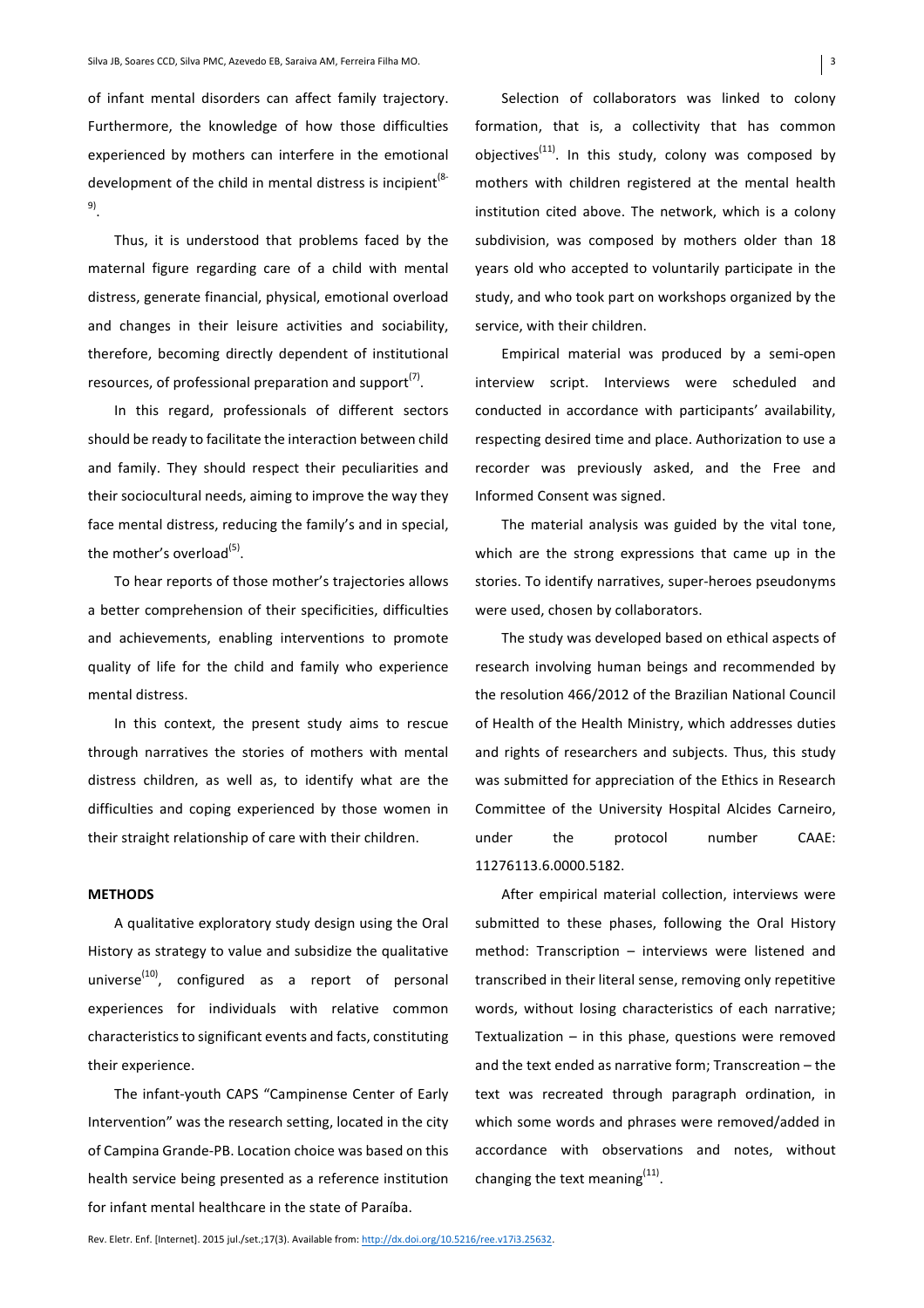Right after the end of transcreation, the text was brought to collaborators for content checking and choice of pseudonyms, to keep their suitability.

The empirical material analysis was guided by narratives' vital tone, referring to the theme with major expressive strength within the collaborator's report. In this phase, thematic analysis procedure was used, and the 4 (four) thematic axes were found, related to main difficulties experienced by those mothers: the first reflects about child's physical and psychic limitations; the second, explicit abdications done by mothers in their personal and professional lives in detriment to the child's care; the third axis discuss their role as main care provider; and the last axis propose discussions about prejudice, many times present in the family and society.

### **RESULTS**

The study was conducted with a group of mothers who participated with their children in workshops at CAPSi – Campinense Center of Early Intervention. This group had eight mothers in average, but only five collaborators decided to voluntarily participate in the study reporting their stories. Children's age range was five to 14 years.

Although children were accompanied by the CAPSi multidisciplinary team, one of them still did not have a precise diagnosis, making hard the caring process and understanding from the mother about her child's disease. Children' diagnoses of other participants were: autism and mental retardation.

Four thematic axes were created from the fragments of these stories: 1) Child's limitations and isolation; 2) Nullification of "being" a woman, to the permanent "being" a mother; 3) "A lonely fight": the woman as the main care provider for their children; 4) Difficulties of acceptance by the family and prejudice from society.

#### **Child's limitations and isolation**

From the following report, it was observed that mothers find difficulties in dealing with the mental distress of their children, some of physiological and others of social nature, as shown by the fragments of their reports: 

[...] he has many limitations! To me, the main are the physiological, I am having a lot of difficulty to go with him *to the bathroom to poop [...] this story is really stressing* and worrying me! [...] (Mrs. Incredible).

[...] is a child who depends a lot on me. He doesn't shower *alone, he doesn't know how to clean himself, I have to help him to get dressed, brush his teeth, wash his hair...! help* in everything because he needs to be helped, if not, you know (laughs). But I try to help while teaching *because if you don't teach, how is he supposed to learn? [...]* (Hawk Woman).

[...] But I also notice limitation in the interaction with other people, he likes isolation, and he is not afraid of *things.* If I let him free on the street he goes towards the *car* to see all wheels spinning. He likes everything that spins, and he is also totally dependent of me, not only to eat, but for all other things, I have to be there always *helping* (Super Woman). 

The child's limitation and isolation leave her completely dependent of maternal care, and this generate a major overload for the mother, bringing restrictions to her personal and professional life, which causes her loss of identity in many times, being restricted only to the social role of mother, as it is shown in the reports of the second thematic axis:

# **Nullification of "being" a woman, to the permanent "being" a mother**

[...] sometimes I need to work, I want to work, want to finish my studies, I want everything and I can't anything! In truth I can, but I would have to leave him and this I will *never do, I live just for him [...]* (Super Woman).

*[...]* everything is with me! Now that he is studying, I have *a little free time in the afternoon, but it is not all afternoon, but I like a lot to read, right?!* So then, I enjoy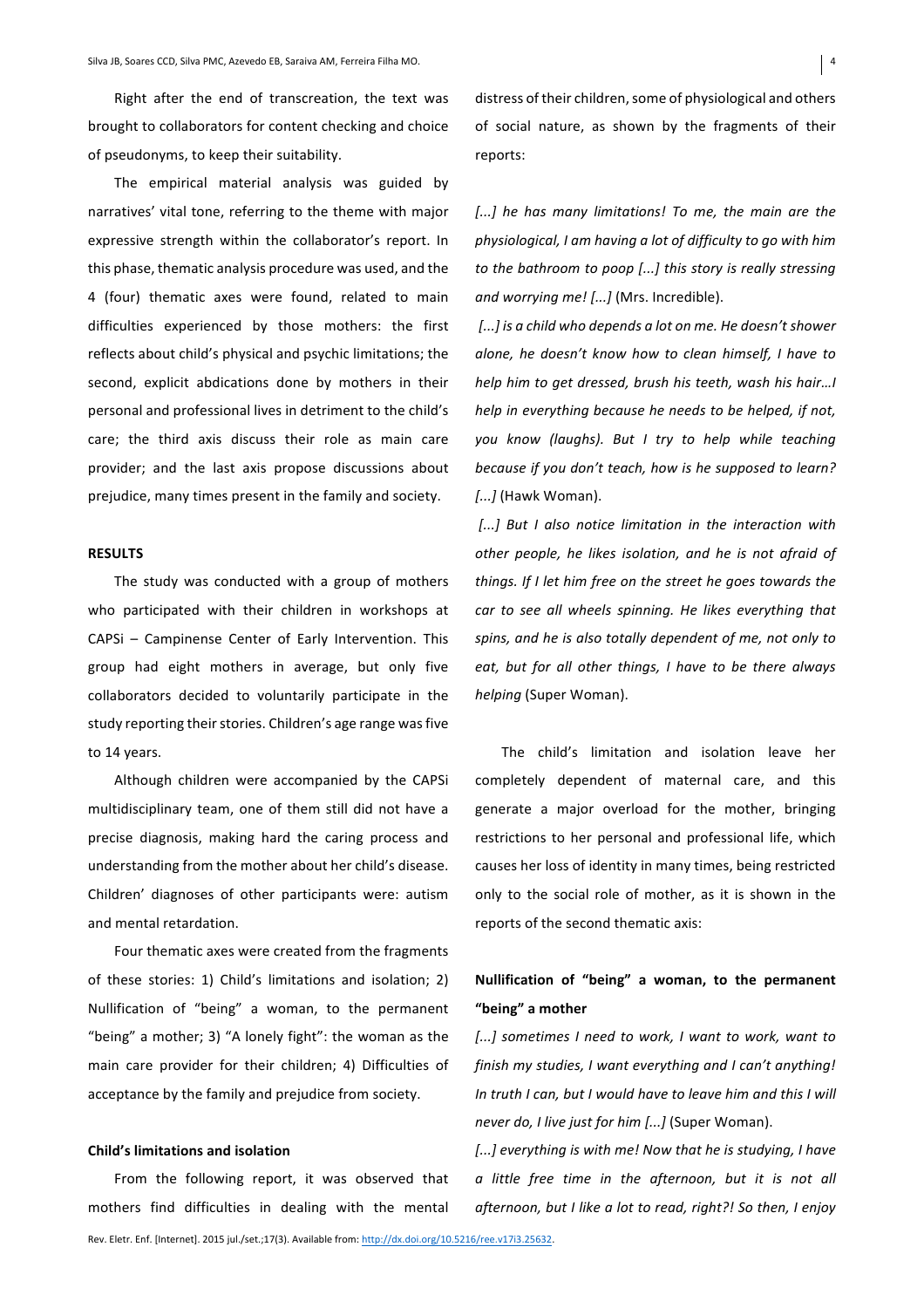*it.* Sometimes the house chores won't let me, because they are many (Mrs. Incredible).

During narratives, it was observed that besides all abdications made, the mother ends up providing care alone. Even when the care is alternated with other family members, the mother in an inevitable manner occupies the space as the central figure for emotional demands of the family and for home maintenance, as observed in the reports of the next axis.

# "A lonely fight": the woman as the main care provider for their children

[...] I'm responsible for caring, really! If she wakes up at *midnight, I* wake up at midnight, if she sleeps only after sunrise, I only sleep at sunrise. This is my routine; the *challenge is big until God's will!* (sigh) (Wonder Woman). [...] And to take care of him, it's only me! I don't trust *letting Ivo stay with anybody, because he is really nosey* [...] When I need to leave I let, but only if I'm not taking too long, sometimes with the dad, when he is home, with *the sister the brother [...]* (Hawk Woman).

*In caring for him, I make turns with my husband, but I try* to care more, because man does everything anyways, right?! (laughs), I take more care of him because I like *everything my way, I don't let him get dirty, I don't let the eating time and medication time pass*  [...] (Super Woman).

[...] my other son feels that he is very rejected, because I'm always giving too much attention to Vitor, but I call him and talk to him, I tell him that Vitor is special and needs *that major attention* (Super Woman). 

Beyond the obstacles in the caring process and in maternal role performance, prejudice from society and in many times, from the own family, beyond their own difficulty to accept as mother, are configured as other barriers that can affect the care for the mental distress child, as observed in the reports from the following axis.

# Difficulties of acceptance by the family and prejudice from society

*[...]* I've passed through that acceptance difficulty...to me, *it* was really hard to see my son fine and all the sudden he *is* that way! It also has the prejudice, people see that his is *autist and don't want to accept it [...]* (Bat Girl).

[..] I have the other children, all normal between quotation *marks, right?!* (sigh). I felt this difficulty of accepting him, *I'm assimilating better now, but at the beginning it was* really hard (the mother gets emotional and cries) (Mrs. Incredible). 

[...] in the family part is hard, because a big part of my *family rejects, a big majority laughs (sigh)* [...] they turned *away* so that I don't ask for a favor, don't ask for any type of help (Super Woman).

*Sometimes I get in a place, and comes a person saying* that my son is beautiful, after seeing that he is special, and *then things change, some people try to know how is reality, but others only rejects and leave* (Super Woman). [...] I go out with him, many times he doesn't behave in *the corners, I have the biggest trouble, because he gives me lots of work, when those things happen people look* sideways, they don't like [...] many people, because he has *a* normal appearance, say that he is like that because I spoil him, because he is impulsive, that he is misbehaved, *that I don't educate him [...]* (BatGirl).

Another interesting fact observed was the difficulty of the child's adaptation at school, due to mental distress specificities, and questions related to prejudice, as noticed in the following lines:

[...] Now I have another challenge...school have been the *worst place for him to adapt [...]* he was always used to stay home, alone, and all the sudden he is in a classroom with other 25 children [...] I have to be there daily, this is when they allow, I think that the biggest difficulty is the *school* (Super Woman). 

[...] he still don't stay quiet in the classroom and he likes to be really isolated, without interacting with other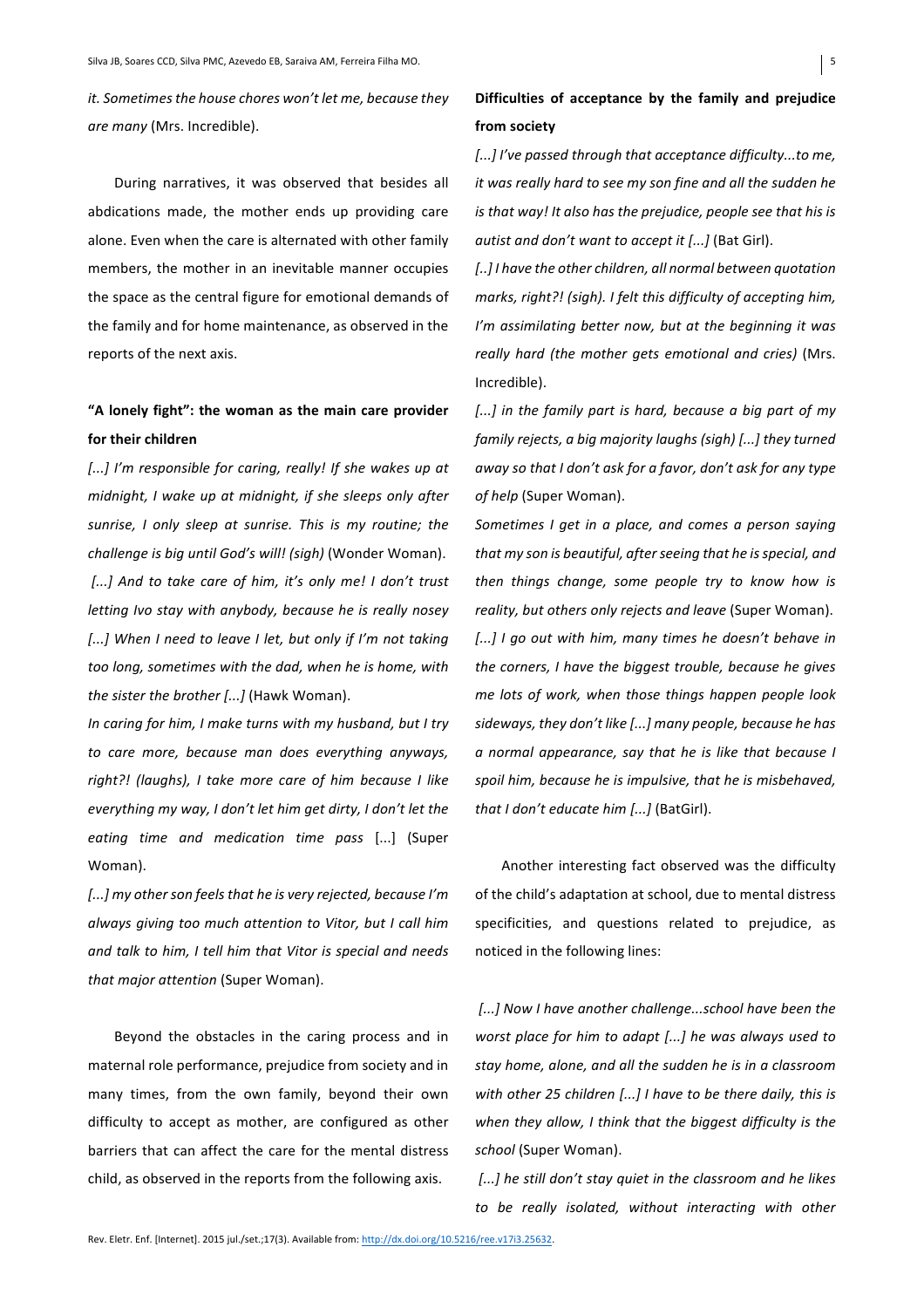*children in games, sometimes he also gets too gaitated.* when that happens the school calls for me to go pick him up earlier. Even understanding this attitude, I didn't like it *a* lot, *I* got *a* little sad [...] (Mrs. Incredible)

#### **DISCUSSION**

During stories revealed by mothers, we can observe main difficulties experienced by them while caring for a mental distressed child goes, since the child's limitations conditioned by the disorder, as well as the resignations done by those mothers, besides the prejudice existing in society and in their own family against the child's condition. 

In the first axis "Child's limitations and isolation", we can notice in the narratives that obstacles cited in the caregiving relationship with this child are characterized by physical limitations, difficulties in social interaction and maternal dependency, that are barriers related to the own clinic of psychic disorders.

Studies $(12-13)$  points that main objections presented goes since the discovery of their child having a mental disorder to the strategies used by mothers in how to deal with the child's limitations and dependencies. When the expectations generated by the birth of a child are not met, the family, and specially the mother, does not see herself prepared to face this new condition, which ends up creating conflicts and emotional instability within the family. 

Thus, the mother absorbers the child's world and involved in this world intrinsically, she starts to report her routine as a child's routine, sustaining her experience in a zeal and caring way.

Because of the dependence that caring for a mental distress child implicates, the mother began to organize her life around the child's needs, and many times leave her personal and professional needs in a second plan, as it was observed in reports presented in the second axis: "Nullification of "being" a woman, to the permanent "being" a mother.

When experiencing the child's routine and assuming it as hers, the mother slowly loses her own history and give new meaning to her existence, abdicating other social roles to dive into the unconditional task of childcare $(12)$ .

The demand of a constant, specific and routine care towards their children contributes to difficulties of mothers to get separated from them, and vice-versa, so that this binomial suffers with co-dependency. This precludes and restrains them to establish other relationships, as to go on with their professional career. For the mother, her satisfaction stays directly related to the caregiver and home provider role, while the husband stays responsible for physical, emotional and financial support<sup>(14)</sup>.

A research conducted in United States demonstrates that mothers of children with autism had to restructure their family lives due to their children unpredictable and hard behaviors. Besides, it was observed that child's sensorial experiences, (as the cry, scream and laughs), can affect family occupations, as well as expressions and behaviors of parents can interfere on the emotional development of their children<sup>(15)</sup>.

For mothers, caring is a task to perform alone. Few are the ones who can count with the partner's help, showing evidence of the culturally imposed role to the mother in the family and the overload on her in relation to the mental distressed child, as observed in the reports of the axis: "A lonely fight": the woman as the main care provider for their children.

Although nowadays there is a bigger caring division between family members, it is still centered on the mother, who in addition to caring for family members and home, also needs to be in constant vigil to meet her child's demands and specificities brought by the condition. This accumulation of tasks can initiate and aggravate a physical and emotional instability for her.

Different behaviors of children with mental distress can lead to maternal stress and negativity feelings, which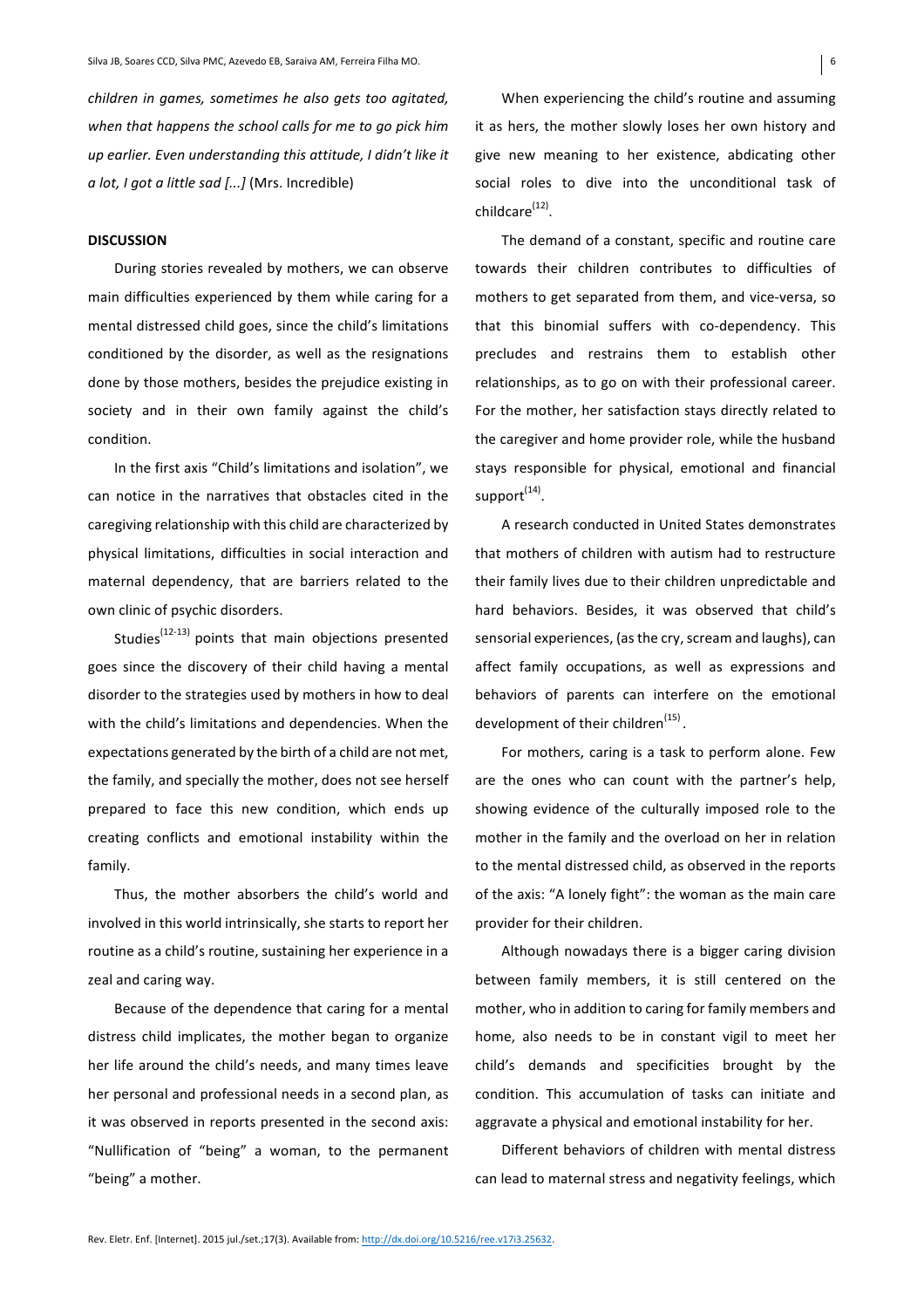consequently, will interfere in the binomial mother-child interaction, creating emotional instability to the child<sup>(16)</sup>.

We also noted that many times, the mother's conception about the need of intensive care for the child with mental distress and overload of care provided, makes her neglect attention given to other family members, even if involuntarily.

The heavy load of responsibilities delegated to mothers and to other family members has been becoming an additional problem in the health context. Stress and depression are two of the main factors that lead mother of children with autism to look for social support. In first place, the mother goes to their partner and family to obtain support, and after they search for help groups where they can feel comfortable to discuss their worries about raising a child with mental disorder without being judged $^{(16)}$ .

Social support, not only found in closer interpersonal relationships, but also through Non-Governmental Organizations and help groups has been one of the strategies used by families to face barriers imposed by the child's health condition. Besides, professionals of health services need to be prepared to receive maternal and familiar distress, in order to minimize the emotional overload by offering welcoming spaces to exchange experiences that can propitiate family empowerment<sup>(17)</sup>.

Although the problems described above are linked to maternal overload, it can still be observed in the narratives their difficulty to accept it, as well as their families. Which constitute another dimension to be observed by health professionals. In addition, reports still present prejudice experiences from society and in educational services, as addressed in the thematic axis: "Difficulties of acceptance by the family and prejudice from society".

The mental distress of a child intensely affects parents' self-esteem. They feel powerless in most times, fragile and guilty and they can deny the disorder existence<sup>(17)</sup>. Frustration feelings caused by the drop in expectations regarding their child's development, feelings of guilt and doubt about the child's development are normally present in most parents when they receive a child's psychiatric diagnosis $<sup>(18)</sup>$ .</sup>

The child with mental distress hardly will be part of maternal expectations, leading to the symbolic loss of a "normal" child, a feeling that makes difficult the positive affirmation of their personal identity as woman and also as mother<sup>(6)</sup>.

Rejection from their family is another aggravating factor that can emotionally affect the mother and sometimes can cause upheaval feelings. In a study conducted through narratives of mothers of children with autism, it can also be found the mother feeling pushed away by friends and family. In many times those withdraws are caused by lack of knowledge of people about this types of perturbation and by the fear of confronting the children<sup>(18)</sup>.

Besides prejudice, parents of children with autism tend to limit or avoid specific places or situations due to their children sensibility to fuss, noises, and other sensorial experiences. Those restrictions ends up changing daily routines, searching for knowledge acquisition in books or disorder related events, as a trial to comprehend things from the children's standpoint $^{(15)}$ .

Other people's gaze is also an influencing factor in the maternal experience. To see people uncomfortable with the child's presence is felt by mothers as a prejudice act. It is exactly because they perceive child's social fragility that they also feel fragile. To discriminate, have prejudice or even look differently to those children mobilize in the mother a will to protect even more them, that for her perception, it is a helpless child. Thus, due to this major need of protection, mothers dedicate themselves integrally to maternity<sup>(19)</sup>.

Education is established as one more challenge to overcome by mothers of children with mental distress. After the search for understanding the mental disorder condition and treatments, it also arise the need to integrate them to society, and this could be favored by their enrollment at school.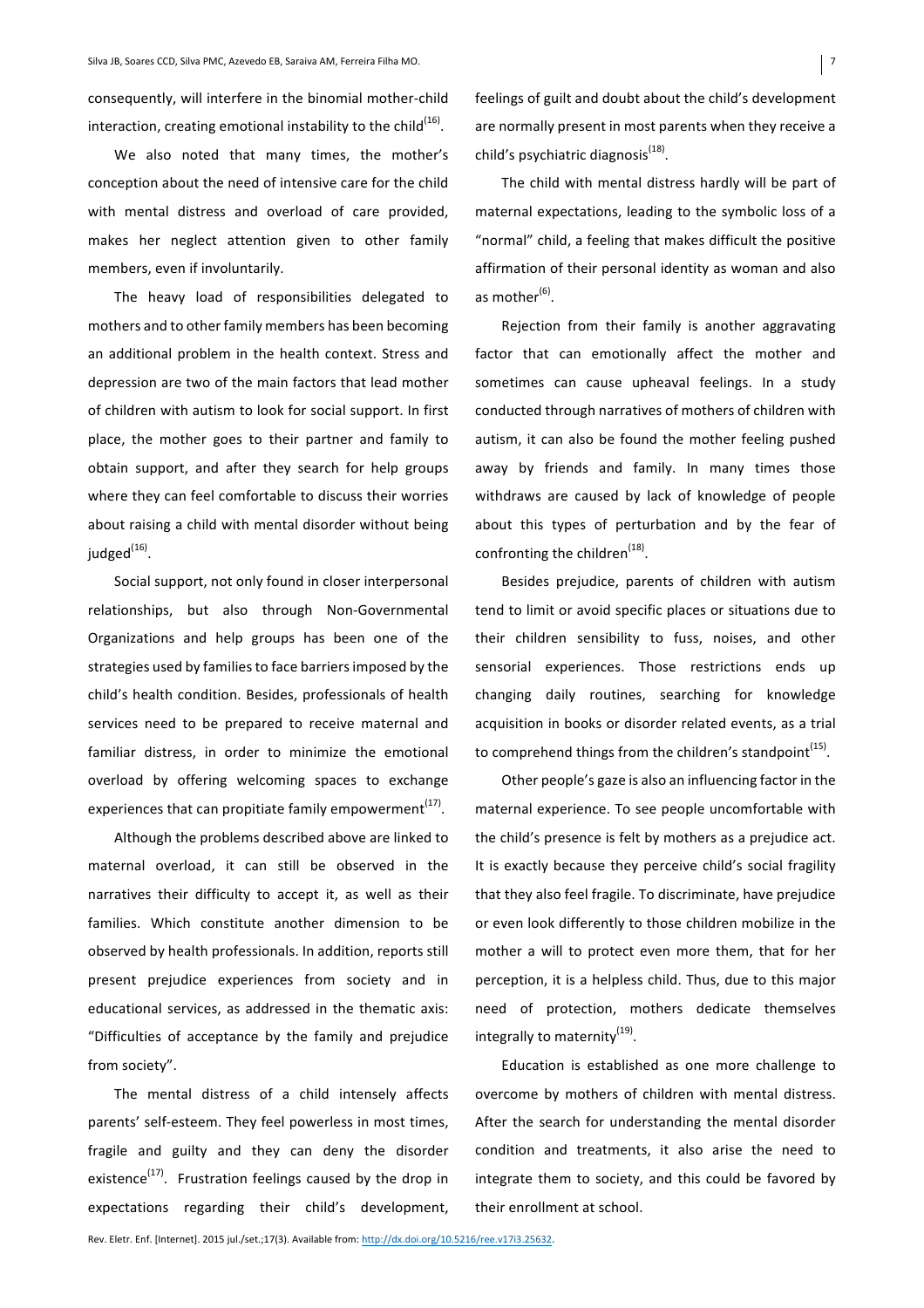Although nowadays there is a big part of schools with greater openness and comprehension regarding inclusion of children with some special condition, there are still cases in which schools impose restrictions to accept children with mental distress. Hence, the moment of the child's enrollment at school also materializes the question of difference and limits regarding the learning process<sup>(19)</sup>.

Health and education professionals can be support and transformation agents in caring for the child, mother and family. They can propose intervention strategies for the children, but that can also benefit the family and the community, through training programs related to care, which can propitiate ways to deal with children with uneven patterns of cognitive development<sup>(16)</sup>.

## **CONCLUSION**

Even with all changes since the Psychiatric Reform, society moves in slow steps regarding inclusion of people with mental distress. This situation is even more severe when we talk about children with mental distress, in which besides the social stigma related to the child, exists disrespect experienced by the family.

Because of what was mentioned, it was observed that the first challenges experienced by the mother of a child with mental distress, are the confirmation of the psychiatric diagnose and the physical-psychic limitations presented due to the distress itself.

When perceiving the child's special needs, mothers end up abdicating other activities to concede exclusive dedication to their child, many times they have to build new life projects. This peculiar and integral care can lead to mother- child co-dependence situations, favoring maternal emotional attrition and affecting the child's autonomy. 

In addition, diagnosis confirmation of infantile mental distress brings serious implications to their family, as difficulty of acceptance by the parents, feelings of guilt on the mother and withdraw of other family members due to lack of understanding about symptoms and obstacles caused by mental distress.

The hardship to find inclusive schools is another factor that emerges in the domestic experience. Many times, due to lack of qualified personnel, school imposes conditions for childcare, generating even more prejudice and exclusion. To avoid discrimination, some mothers prefer to take their child out of school, making even more difficult the reinsertion process of those children in society. 

Although this research have addressed the maternal condition in relation to their child with mental distress, more research is necessary to discuss maternal stress as conditioning for the child's emotional development, as how family restrictions and occupations can have a negative impact on this child' life condition.

It is still important to notice the need that society in general, should be better informed regarding mental distress and its consequences to child development. In special, the family institution should be aligned to necessary resources for care, within them, the creation of social support networks, in a way that the mother, as main caregiver figure, feel more welcomed and supported. 

In this regard, it is relevant to disseminate knowledge about rights of children with mental limitations, as the right to integral health, since the prevention of diseases until its rehabilitation, and specially, the right to inclusive education, which in many times is violated by regular school, disrespecting diversity and differences.

#### **REFERENCES**

1. Oliveira FB, Silva KMD, Silva JCC. Percepção sobre a prática de enfermagem em centros de atenção psicossocial. Rev. Gaúcha Enferm. [Internet]. 2009 [cited 2015 sep 30];30(4):692-

## 9. Available from: http://dx.doi.org/10.1590/S1983-14472009000400016.

2. Reis AOA, Delfini PSS, Dombi-Barbosa C, Bertolino Neto MM. Breve história da saúde mental infantojuvenil. In: Lauridsen-Ribeiro, Tanaka E, editors. Atenção em saúde mental para